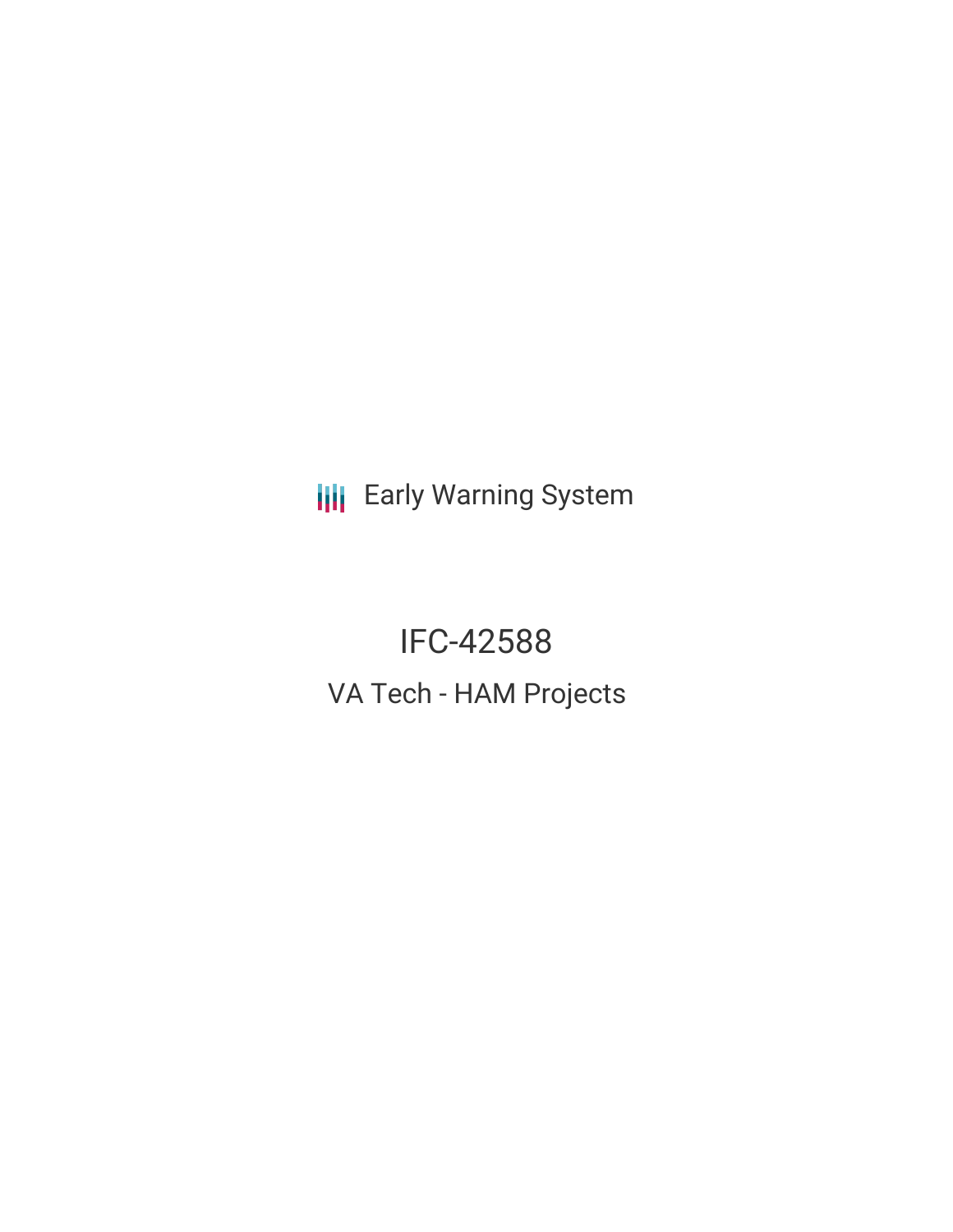

## **Quick Facts**

| <b>Countries</b>               | India                                                        |  |  |  |  |
|--------------------------------|--------------------------------------------------------------|--|--|--|--|
| <b>Specific Location</b>       | Kolkata Metropolitan Development Authority area, West Bengal |  |  |  |  |
| <b>Financial Institutions</b>  | International Finance Corporation (IFC)                      |  |  |  |  |
| <b>Status</b>                  | Active                                                       |  |  |  |  |
| <b>Bank Risk Rating</b>        | A                                                            |  |  |  |  |
| <b>Voting Date</b>             | 2020-11-04                                                   |  |  |  |  |
| <b>Borrower</b>                | Ganga STP Project Private Limited                            |  |  |  |  |
| <b>Sectors</b>                 | Infrastructure                                               |  |  |  |  |
| <b>Investment Type(s)</b>      | Loan                                                         |  |  |  |  |
| <b>Investment Amount (USD)</b> | $$14.05$ million                                             |  |  |  |  |
| <b>Project Cost (USD)</b>      | $$56.80$ million                                             |  |  |  |  |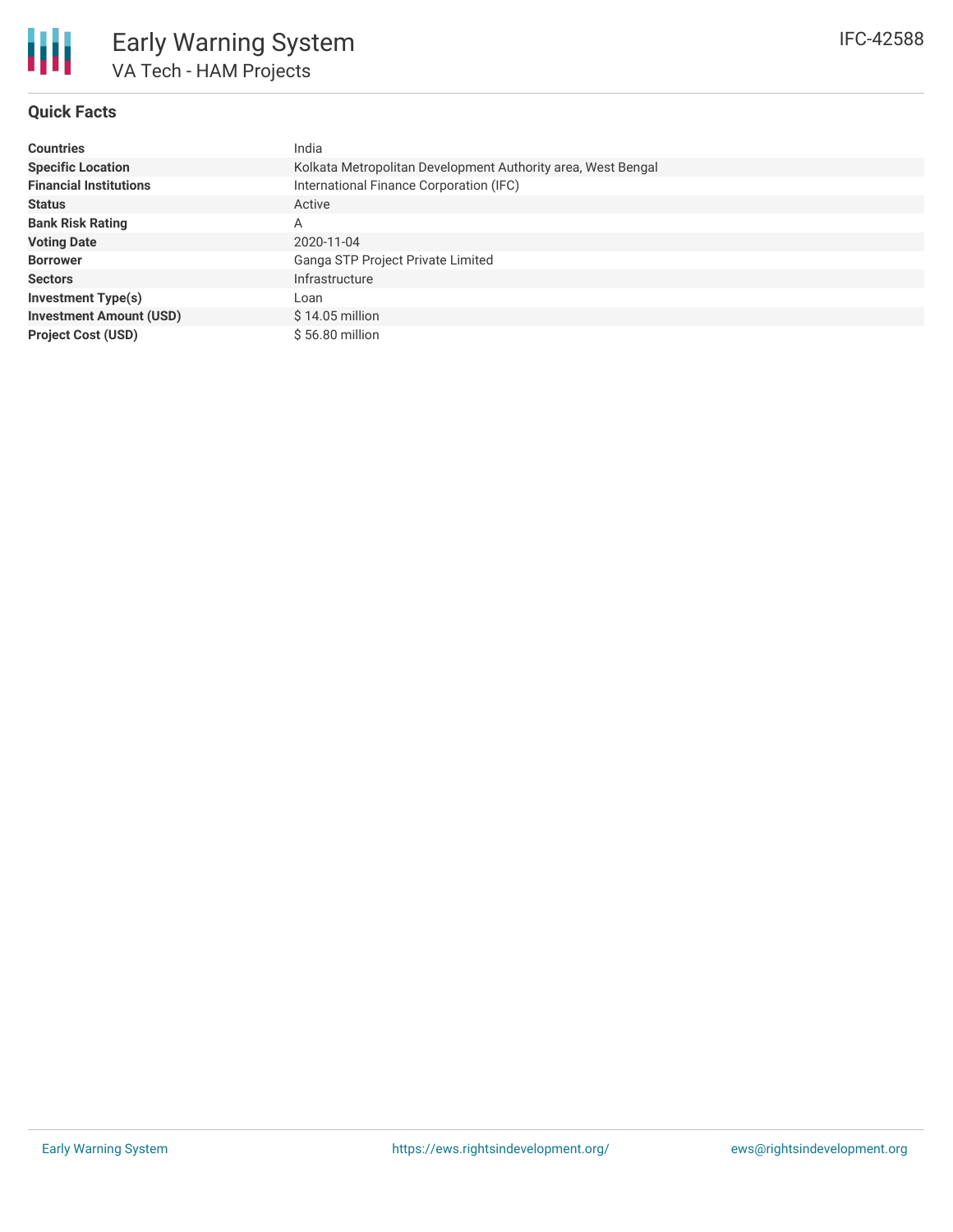

## **Project Description**

According to the bank's website, "The proposed investment includes subscription to Non-Convertible Debentures of up to INR1,047 million (equivalent to US\$14.2 million) and a mobilization of a loan of up to INR712 million (equivalent to US\$9.7 million) for Ganga STP Projects Private Limited ("GSPPL" or the "Company"), a special purpose company, incorporated by VA Tech Wabag Limited ("Wabag") as its wholly owned subsidiary, and which shall include investments by Kathari Water Management Private Limited ("KWMPL"), subject to fulfilment of conditions by Wabag, for the Howrah Sewerage Project in the Kolkata Metropolitan Development Authority ("KMDA") area, in West Bengal, India (the "Project")."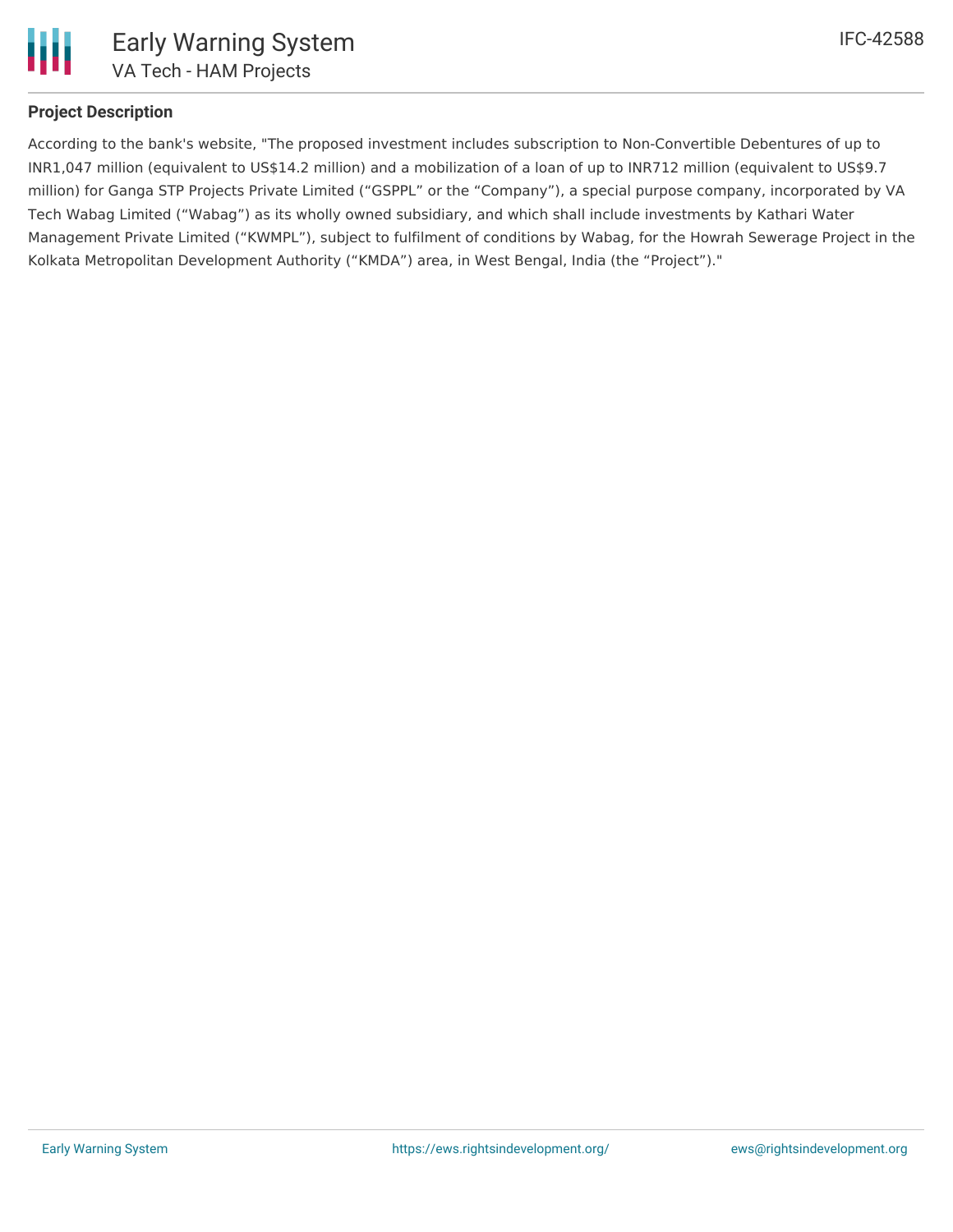### **Investment Description**

• International Finance Corporation (IFC)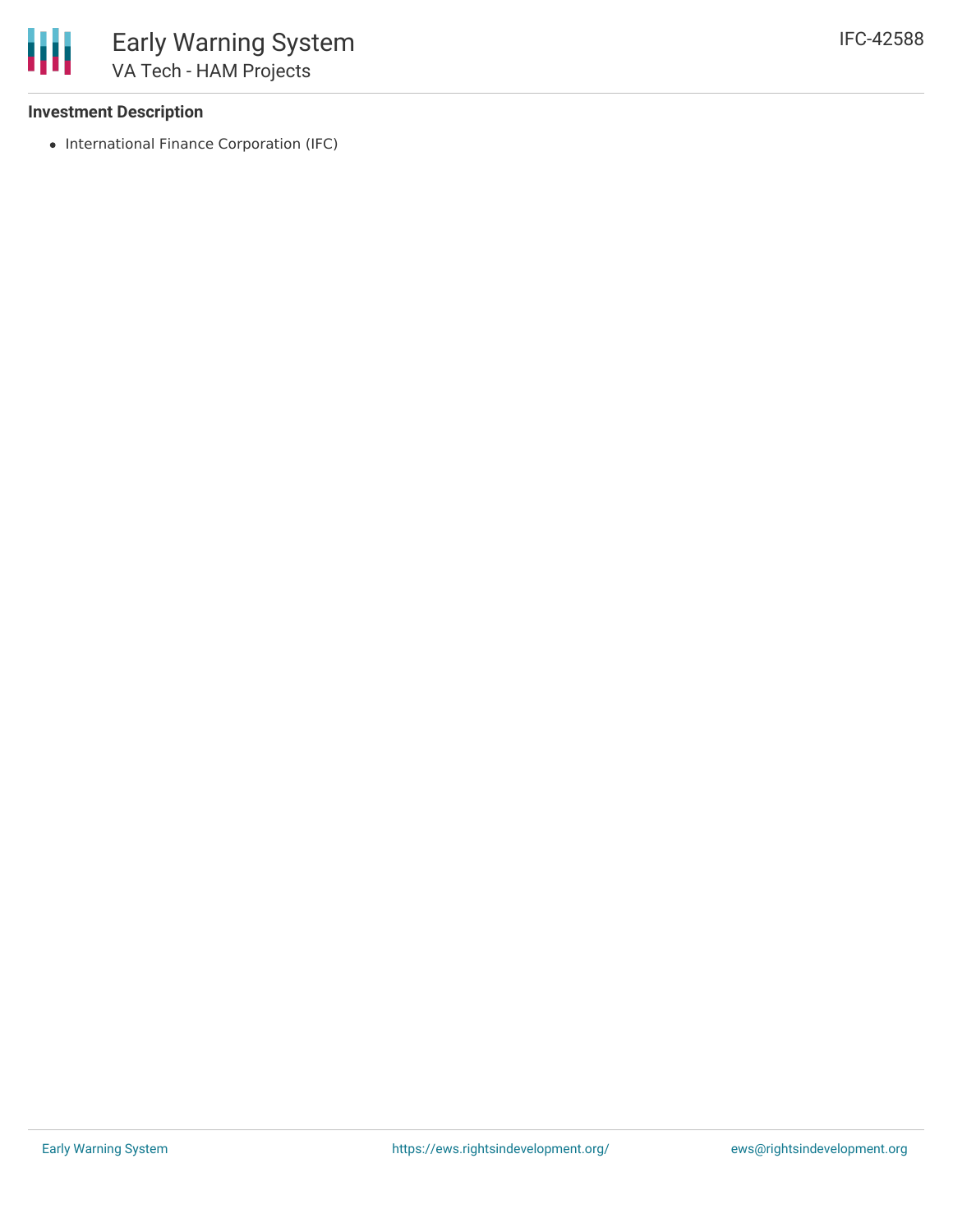

## **Private Actors Description**

The project sponsors are Wabag and KWMPL. Wabag is a technology focused company providing solutions in the water and wastewater treatment space, including Engineering Procurement & Construction and Operations & Maintenance services, across India, South East Asia, Middle East, Africa, Europe and Latin America. It caters to the municipal as well as industrial clients, has executed over 6000 projects globally to date. KWMPL is a portfolio company of the Green Growth Equity Fund. GGEF is a green energy focused fund which shall invest in scalable operating companies and platforms across renewable energy, energy efficiency, energy storage, e-mobility, resource conservation and associated value chains in India. The anchor investors of GGEF are National Investment and Infrastructure Fund, India's first infrastructure specific investment fund set up by Government of India, and Foreign, Commonwealth and Development Office, Government of UK. GGEF is managed by its investment manager, EverSource Capital Private Limited Capital, a joint venture between Everstone Capital, a private equity firm with business in South East Asia, and Lightsource BP, a solar energy company in Europe.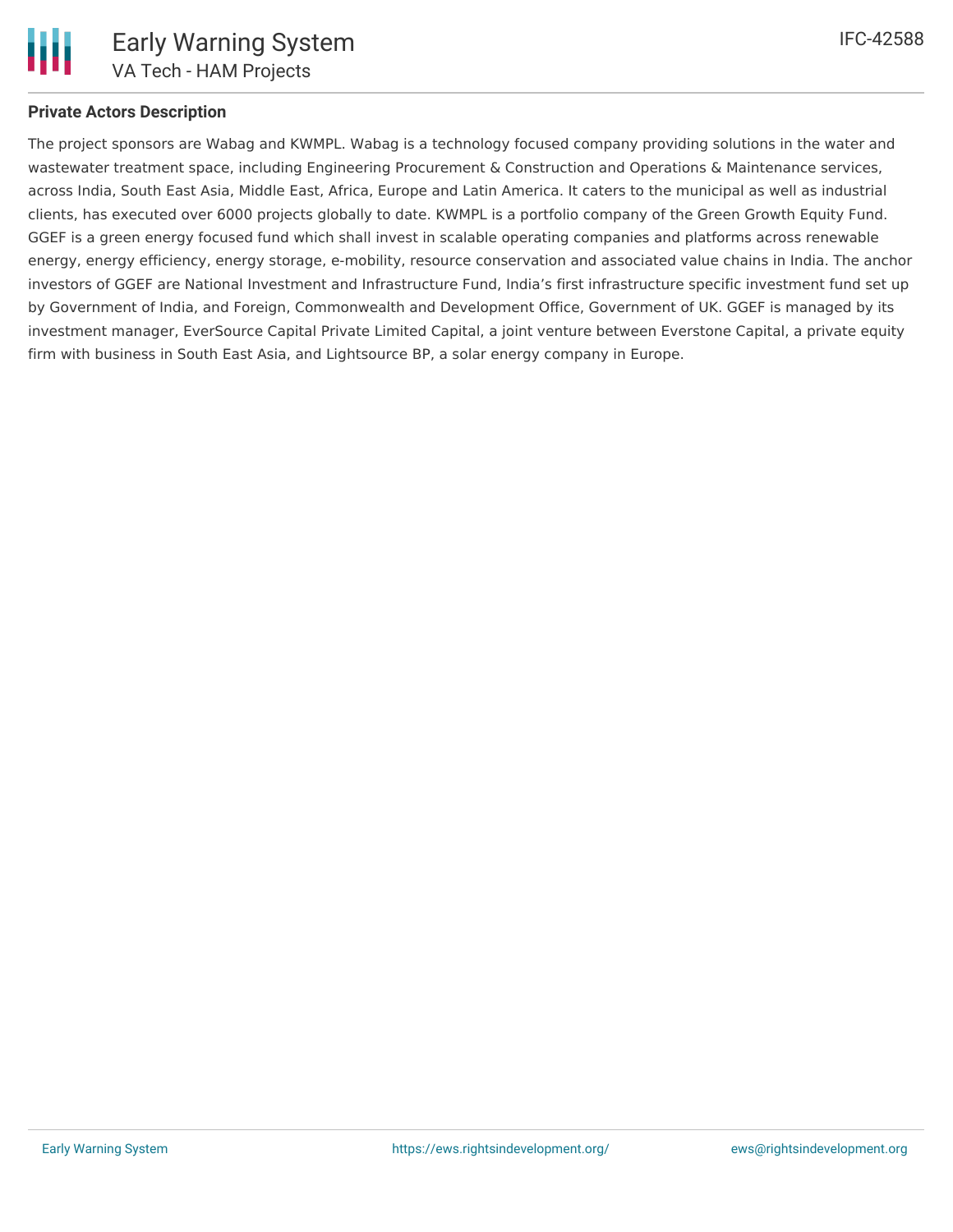

# Early Warning System VA Tech - HAM Projects

| <b>Private Actor 1</b> | <b>Private Actor</b><br>Role | <b>Private Actor</b><br>Sector | <b>Relation</b> | <b>Private Actor 2</b>            | <b>Private Actor</b><br>2 Role | <b>Private Actor</b><br>2 Sector |
|------------------------|------------------------------|--------------------------------|-----------------|-----------------------------------|--------------------------------|----------------------------------|
|                        |                              |                                | $\sim$          | Ganga STP Project Private Limited | Client                         | $\sim$                           |